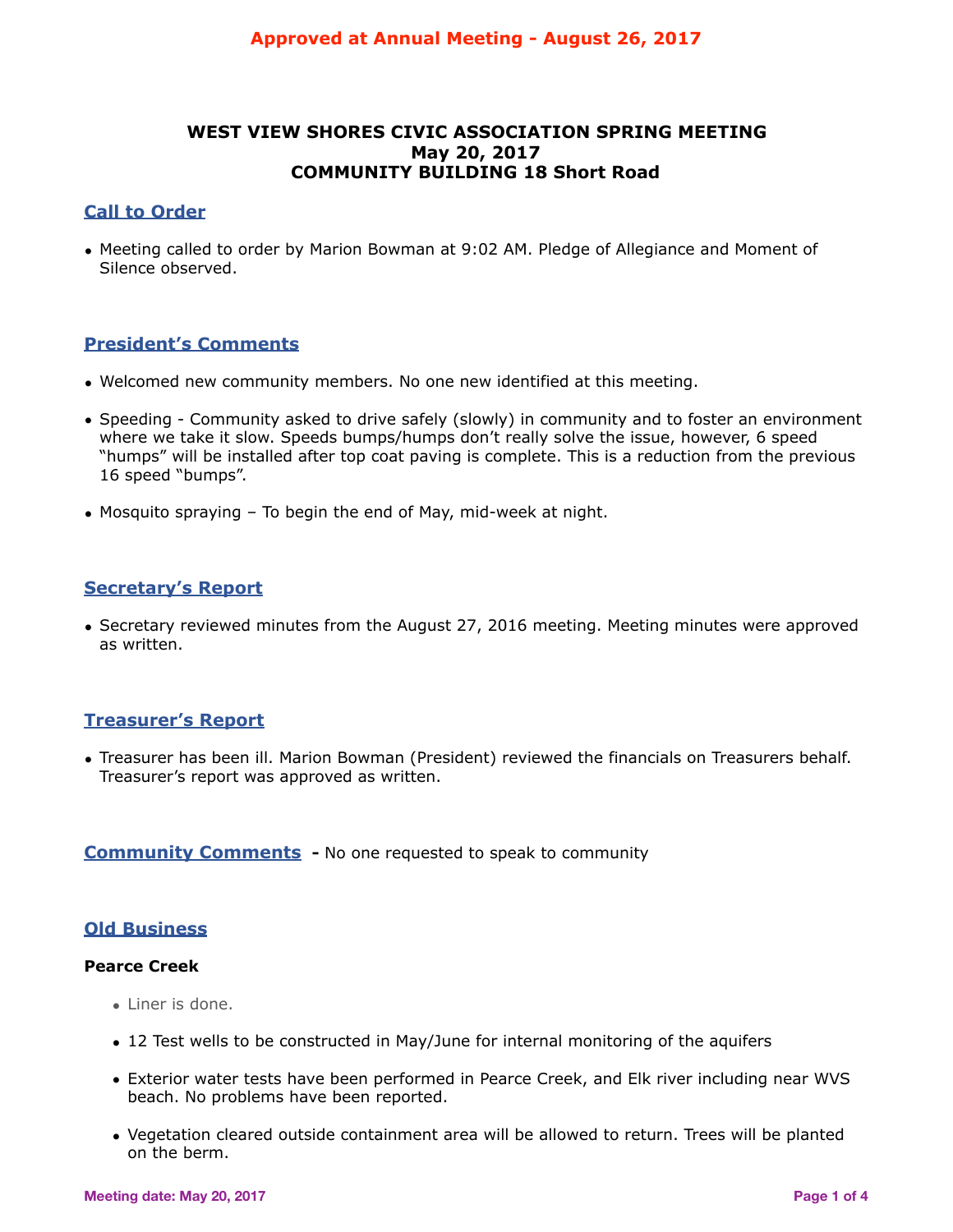# **Approved at Annual Meeting - August 26, 2017**

• Dredging window - Oct/Nov 2017 thru March 2018

### **Water Update**

- Water line complete
- On lot work to hook up to homes
	- access agreements  $\sim$  14 outstanding within WVS
- Hydrants will be activated after water deemed potable within 30 days.
- Pre-construction meeting with AECOM & Reybold, perhaps others happened Thur. 5/18
	- Reybold to start work within 30-45 days
	- Reybold is to prioritize permanent residents, with the understanding that have some "snowbirds" heading south for the winter months
	- Reybold will be contacting residents to schedule the installations
	- Still an outstanding issue with residents that wish to keep water treatment systems in place (connected to new water line)
- Informal poll was conducted at meeting.
	- How many wish to keep their treatment systems?
	- Approximately 1/3 of attending residents appeared to raise their hands. After discussion, several indicated willingness to provide liability waiver if that would help move things along.

## **Hydrants**

- Residents who had combined/consolidated their adjacent lots prior to construction and had more than one curbstone installed will be charged only once for the combined parcel.
- Residents who have individual lots (not combined) will be charged per lot.

## **Road paving**

- Eastern States to Elk River Outlook Drive appears completed. Eastern States contract ends at that point and Reybold picks up.
- Reybold is responsible from that point to developments
- Crews will fill in drop-offs with appropriate material (dirt or stone)
- FAQs on pearcecreekoutreach.com and westviewshores.org

#### **Drainage**

- Since September, the drainage workgroup identified 28 items that need attention; 14 have either been completed, deemed unnecessary or put on hold.
- Drainage workgroup recommends waiting until roads are complete before pursuing the remaining items. Remaining items are a mix of things that volunteers can do and some that we need a contractor with proper equipment to do.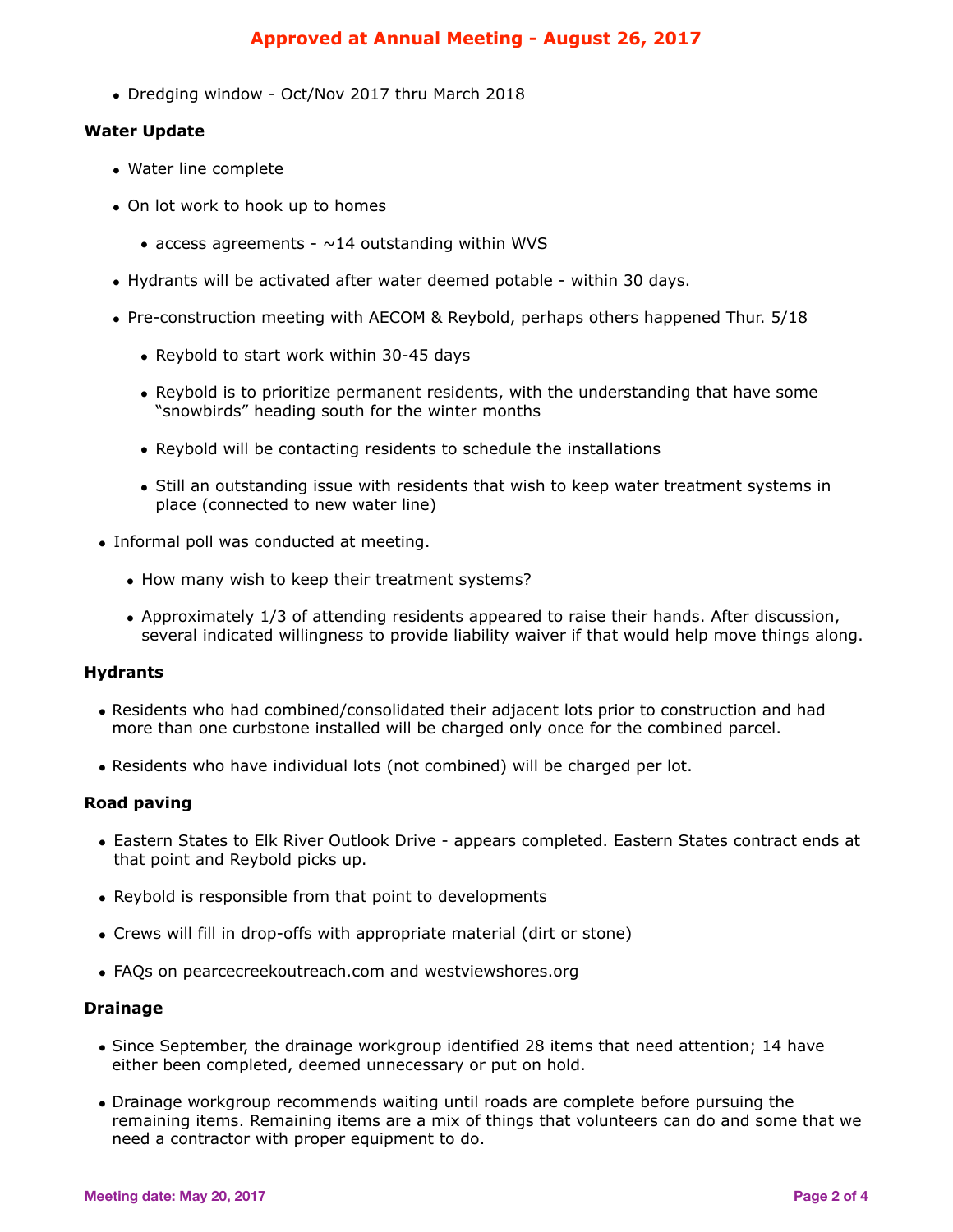# **Approved at Annual Meeting - August 26, 2017**

- A local contractor, Brian Tuohey of Bay Area Associates Incorporated, has met with the drainage workgroup twice and will quote on the work once specified?
- A final plan (which will include a maintenance component), if determined feasible by the board, will be presented to the shareholders for a vote for the expenditure.
- Overall, the drainage workgroup reports that the items that have been accomplished have help improve the water runoff after a heavy rain.
- The drainage workgroup is asking beach goers to use the beach driveway entrance to the parking lot. They note the drainage pipe is close to the surface and hope to avoid damage from vehicles over soft ground rather than the gravel beach driveway.
- Community discussion about drainage followed:
	- 1. Community suggests that the pipe was crushed by developers rather than vehicles.
	- 2. Community suggests shrubbery would not help the situation and would potentially block water views.
	- 3. Glen brought up the drainage problem in front of his house. Marion explained that AECOM is going to replace the pipe. Glen unhappy about the catch basin and the yellow pipes that have been installed.
	- 4. Community voiced general concern about anything that would block/obstruct/reduce the quality of the water views.

### **Beach Clean Up**

• Diane Perrymore reports that all is ready for today's cleanup, and lunch will be provided to volunteers as usual.

#### **Beach Preservation and Management**

- Ellie Leuliette met with Eric Buell (University of Maryland Extension Services) and reported on beach preservation.
- Jetty
	- Both jetties are disarranged. Volunteers are attempting to talk with pier builders to get price for putting rocks back in place.
	- The marker buoy will be placed at the jetty near boat ramp. Based on the sinking/ deteriorating jetty the risk exists that the jetty may not be seen during higher tides.

## **New Business**

## **Community Directory 2017-2019**

- Judy and Rose report directory is complete and available.
- Community reminded to visit our advertisers.

## **Donation to Cecilton Volunteer Fire Company**

• Motion to donate \$150 to Hacks Point and Cecilton VFDs. Motion passed.